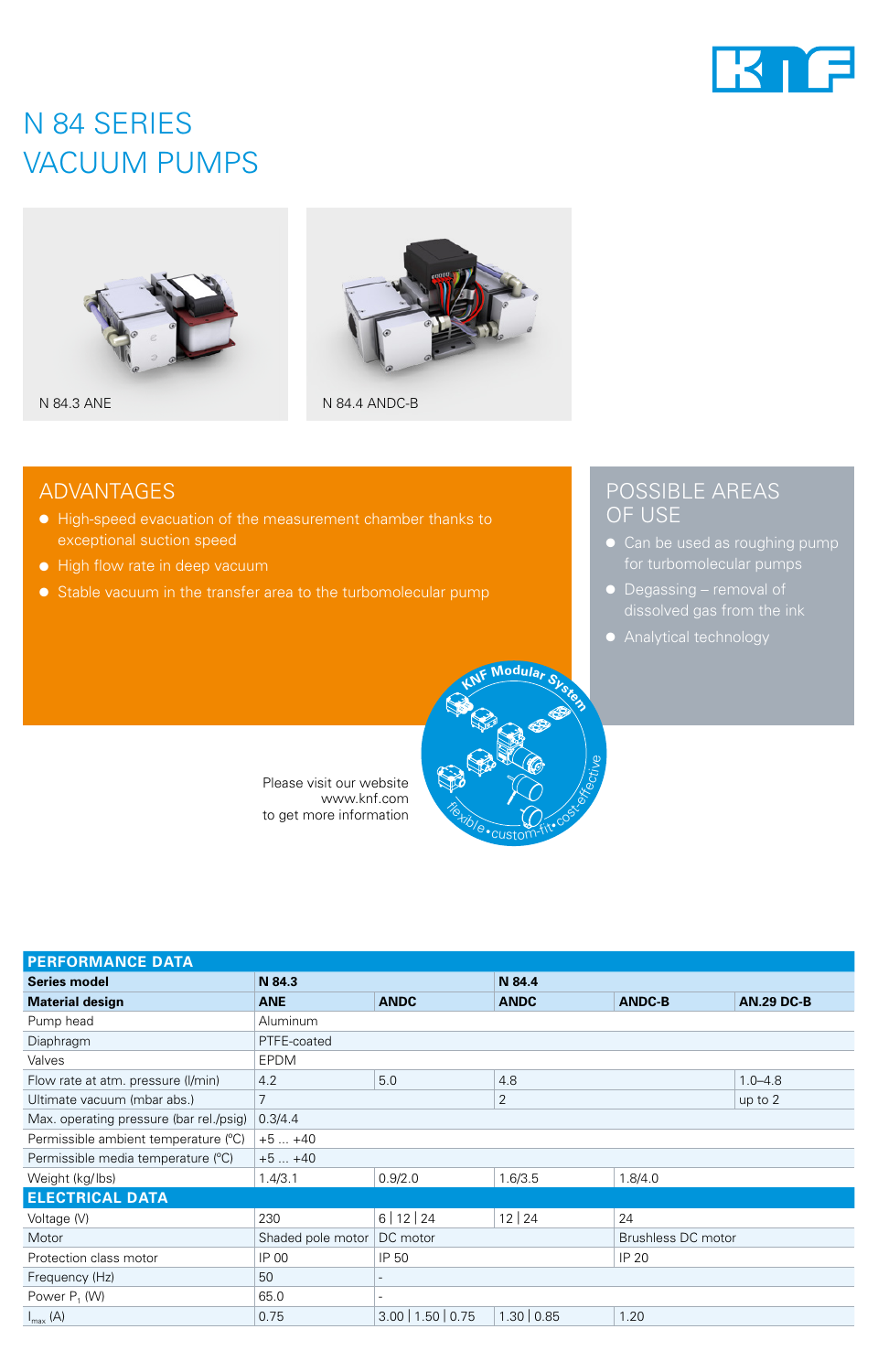| <b>ACCESSORIES</b>    |          |                             |  |  |
|-----------------------|----------|-----------------------------|--|--|
| <b>Description</b>    | Part No. | <b>Details</b>              |  |  |
| Silencer/Inlet filter | 000345   | G 1/8                       |  |  |
| Hose connector        | 001936   | G 1/8 PA                    |  |  |
| Rubber foot           | 024435   | $2 \times$ (for N 84.3 ANE) |  |  |

| <b>SPARE PARTS</b> |          |                |  |  |
|--------------------|----------|----------------|--|--|
| <b>Description</b> | Part No. | <b>Details</b> |  |  |
| Valve plate        | 055353   |                |  |  |
| Sealing ring       | 055354   |                |  |  |
| Diaphragm          | 027578   |                |  |  |
| Diaphragm spacer   | 024986   |                |  |  |
| Disk spring        | 024987   |                |  |  |
| Washer             | 005193   |                |  |  |

The performance values for the series models shown on this data sheet were determined under test conditions. The actual performance values may differ and depend in particular on the usage conditions and therefore on the specific application, on the parameters of the components involved in the user's system and on any technical modifications carried out which deviate from the standard configuration or the as delivered condition.

If individual designs have been created for specific customers on the basis of series models, other technical performance data may apply.

Before operation begins, the relevant operating instructions and/or assembly or installation instructions should be read and the safety information contained in these instructions should be noted.

KNF reserves the right to make changes to the product and the associated documentation without prior notice to the customer.



**www.knf.com**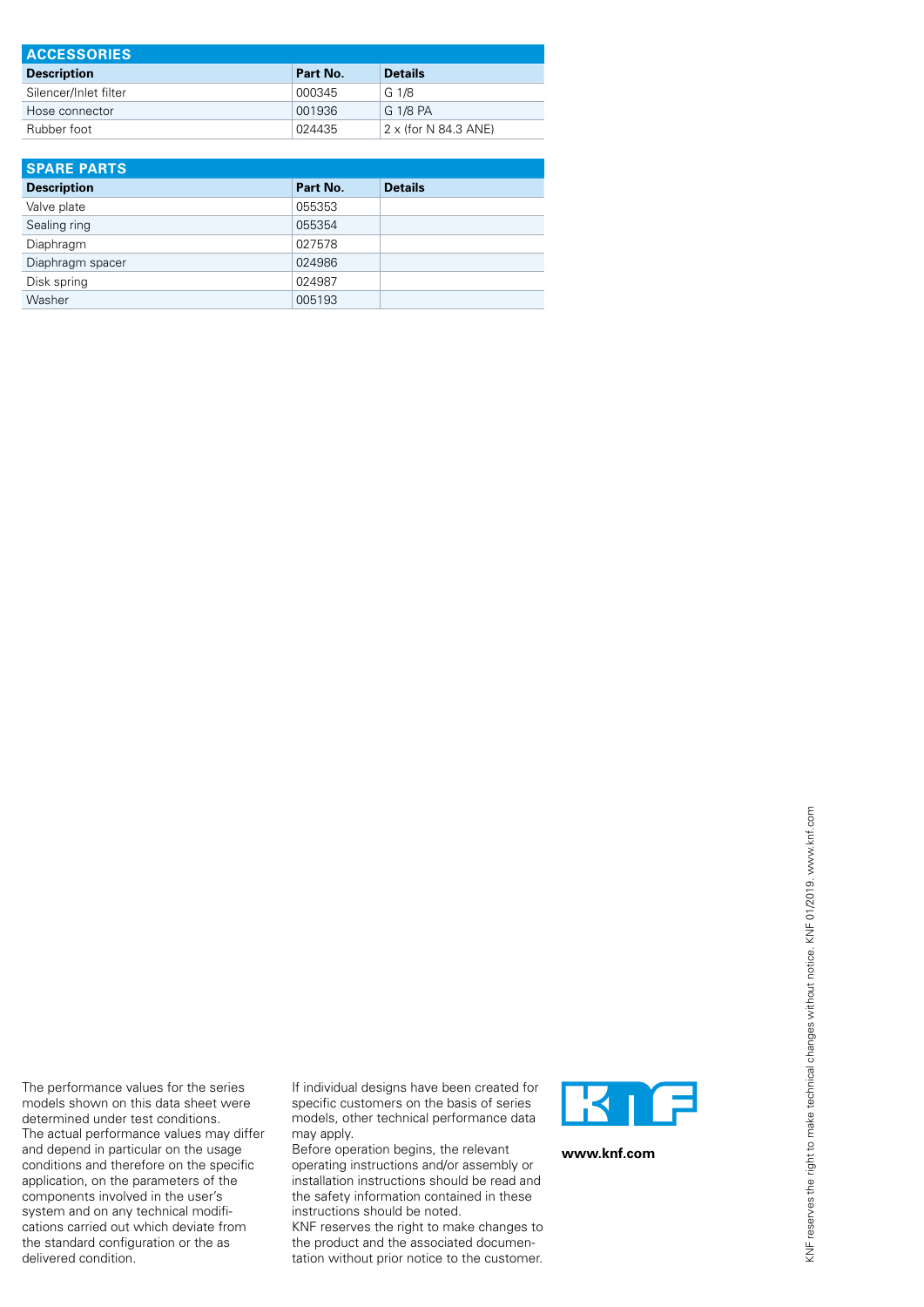| <b>PERFORMANCE DATA</b> |                                                |                                                 |                                   |  |
|-------------------------|------------------------------------------------|-------------------------------------------------|-----------------------------------|--|
| <b>Series model</b>     | Flow rate at<br>atm. pressure<br>$(1/min)^{1}$ | Max. operat-<br>ing pressure<br>(bar rel./psig) | Ultimate<br>vacuum<br>(mbar abs.) |  |
| N 84.3 ANE              | 42                                             | 0.3/4.4                                         |                                   |  |

<sup>1)</sup> Liter at STP

# N 84.3 ANE N 84.3 ANDC

# **PERFORMANCE DATA**

| <b>Series model</b> | Flow rate at<br>atm. pressure<br>$(1/min)^{1}$ | Max. operat-<br>ing pressure<br>(bar rel./psig) | <b>Ultimate</b><br>vacuum<br>(mbar abs.) |
|---------------------|------------------------------------------------|-------------------------------------------------|------------------------------------------|
| N 84.3 ANDC         | 5 O                                            | 0.3/4.4                                         |                                          |
|                     |                                                |                                                 |                                          |

<sup>1)</sup> Liter at STP



### **N 84.3 ANDC**





**N 84.3 ANE | PUMP DOWN TIME FOR 1 LITER VESSEL Auspumpkurve1-liter-Daten N84.3 ANE** atm. 800 pressure in mbar pressure in mbar 600 400 200  $0\frac{1}{0}$ 0 1.5 3 4.5 6 7.5 pump down time in min

**PUMP DOWN TIME FOR 1 LITER VESSEL N 84.3 ANDC |**